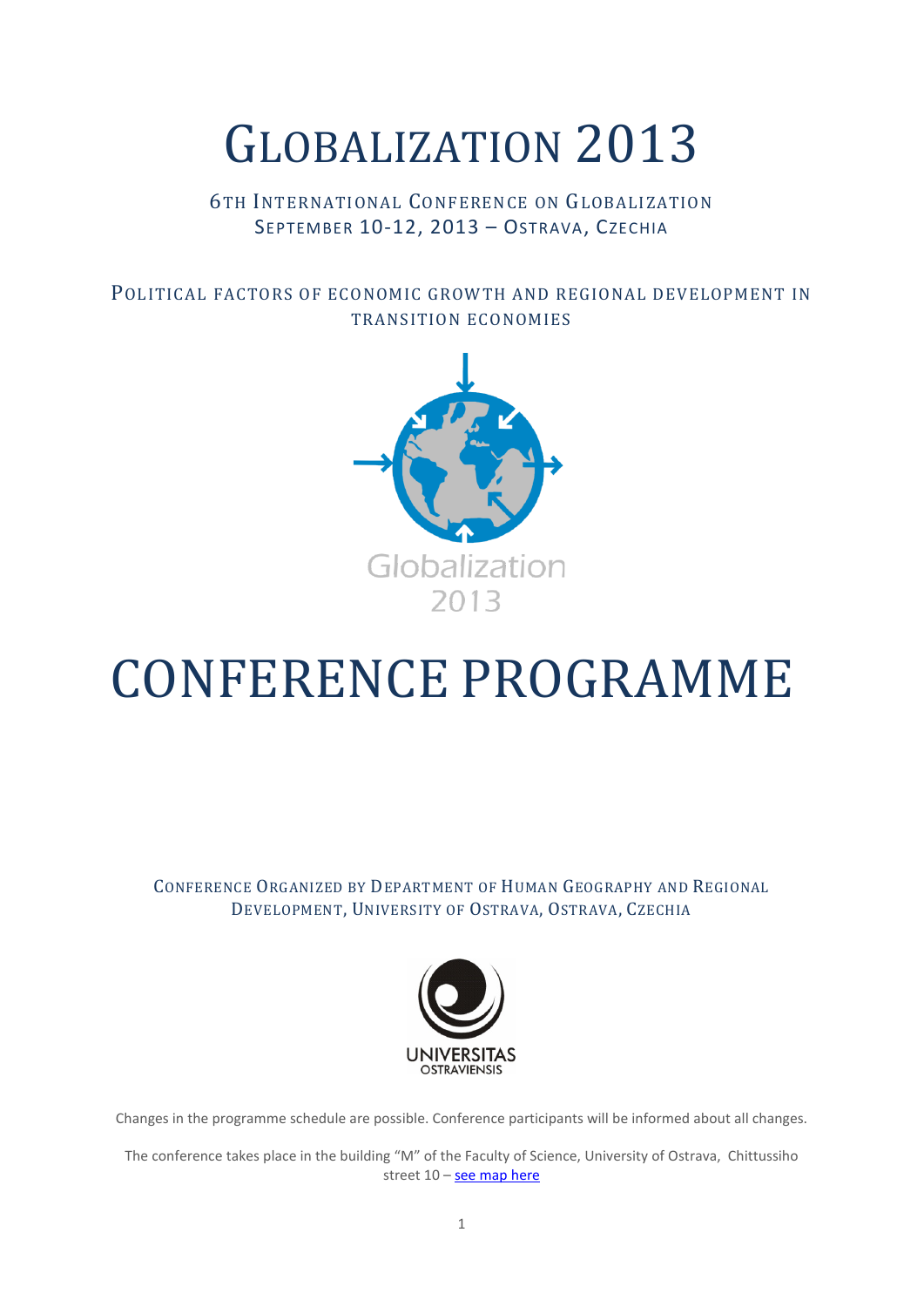## ORGANIZING COMMITTEE

#### **SCIENTIFIC COMMITTEE**

Prof. Derek Gregory, University of British Columbia, Canada Hon. and Assoc. Prof. Peter Jordan, Institute of Urban and Regional Research Vienna, Austria Prof. Bolesław Domański, Jagiellonian University, Cracow, Poland Assoc. Prof. Jiří Blažek, Charles University in Prague, Czechia Assoc. Prof. Petr Rumpel – University of Ostrava, Czechia

#### **STEERING COMMITTEE**

Prof. Tadeusz Siwek, President of the Czech Geographical Union, University of Ostrava Jan Ženka, Ph.D. Luděk Krtička, M.Sc. Blanka Marková, M.Sc. Lukáš Laš, M.Sc. Eva Tenzin, M.Sc. Renata Šňupíková, M.Sc. Karel Malinovský, M.Sc. Václav Čapek, M.Sc.

## KEYNOTE SPEAKERS

Hon. and Assoc. Prof. Peter Jordan, Institute of Urban and Regional Research Vienna, Austria Prof. Bolesław Domański, Jagiellonian University, Cracow, Poland Assoc. Prof. Jiří Blažek, Charles University in Prague, Czechia

## CONFERENCE VENUE

### **Faculty of Science, building M, Chittussiho 10, Ostrava.**

Registration desk will be located on the ground floor in the atrium of the building. Signs and arrows with the conference logo mark the way to the conference rooms: M-427 (lecture hall) M-240 (lecture hall) M-312 (teaching room) M-110 (teaching room) M-109 (café room)

## WELCOME RECEPTION

You are cordially invited to the Welcome reception, which takes place at [Restaurant V.R.Levský](http://www.levsky.cz/) (Škroupova [Street\)](http://goo.gl/maps/3WHm3). Tuesday, September 10, starting from 20:00.

For more information, please see the brochure ["Finding your way in \(to\) Ostrava"](http://conference.osu.eu/globalization/wp-content/uploads/dont_get_lost_Globalization2013.pdf) available on conference website.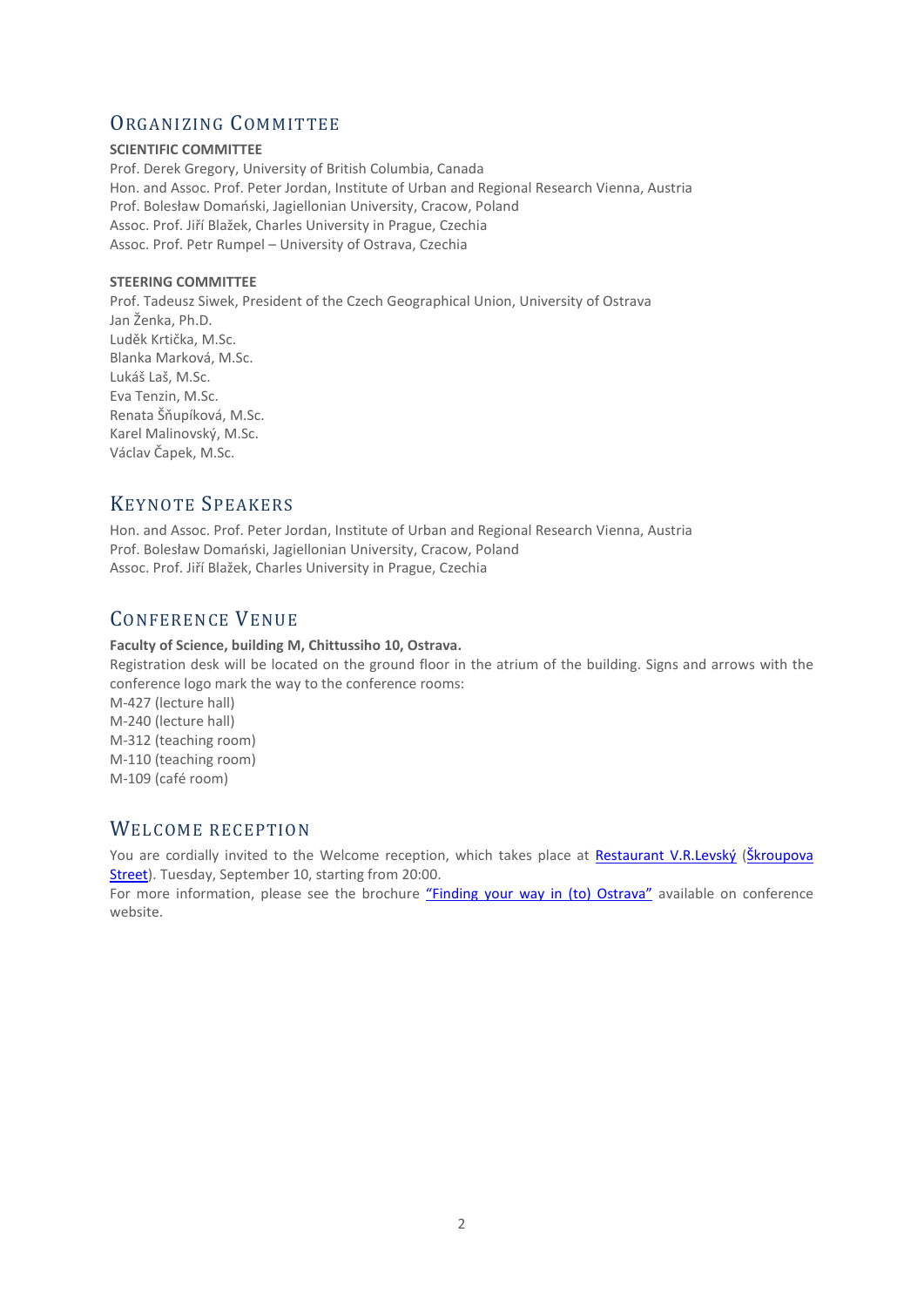## CONFERENCE SESSIONS

1. Analysing, measuring and visualising regional development: in search of new tools and methods including GIS, statistics, case studies and comparative studies (chair: Jan Kofroň)

2. Governance in urban and regional development: global trends and local contexts (chair: Petr Rumpel)

3. Demographic limits of growth in transition economies and related policy issues – depopulation, aging, emigration, shrinking cities (chair: Jan Ženka)

4. Deviant and specific forms of statehood – prospects and limits of economic growth in de facto states, quasi states and failing states (chair: Tomáš Hoch, Vincenc Kopeček)

5. Geopolitical and security barriers of economic growth in Eurasian context (chair: Tomáš Drobík)

6. Prospects and governance of tourism development in peripheral regions, remote and sparsely populated areas (chair: Tadeusz Siwek)

7. Traditional and recent concepts of regional development and their relevance for transition economies (chair: Jiří Blažek)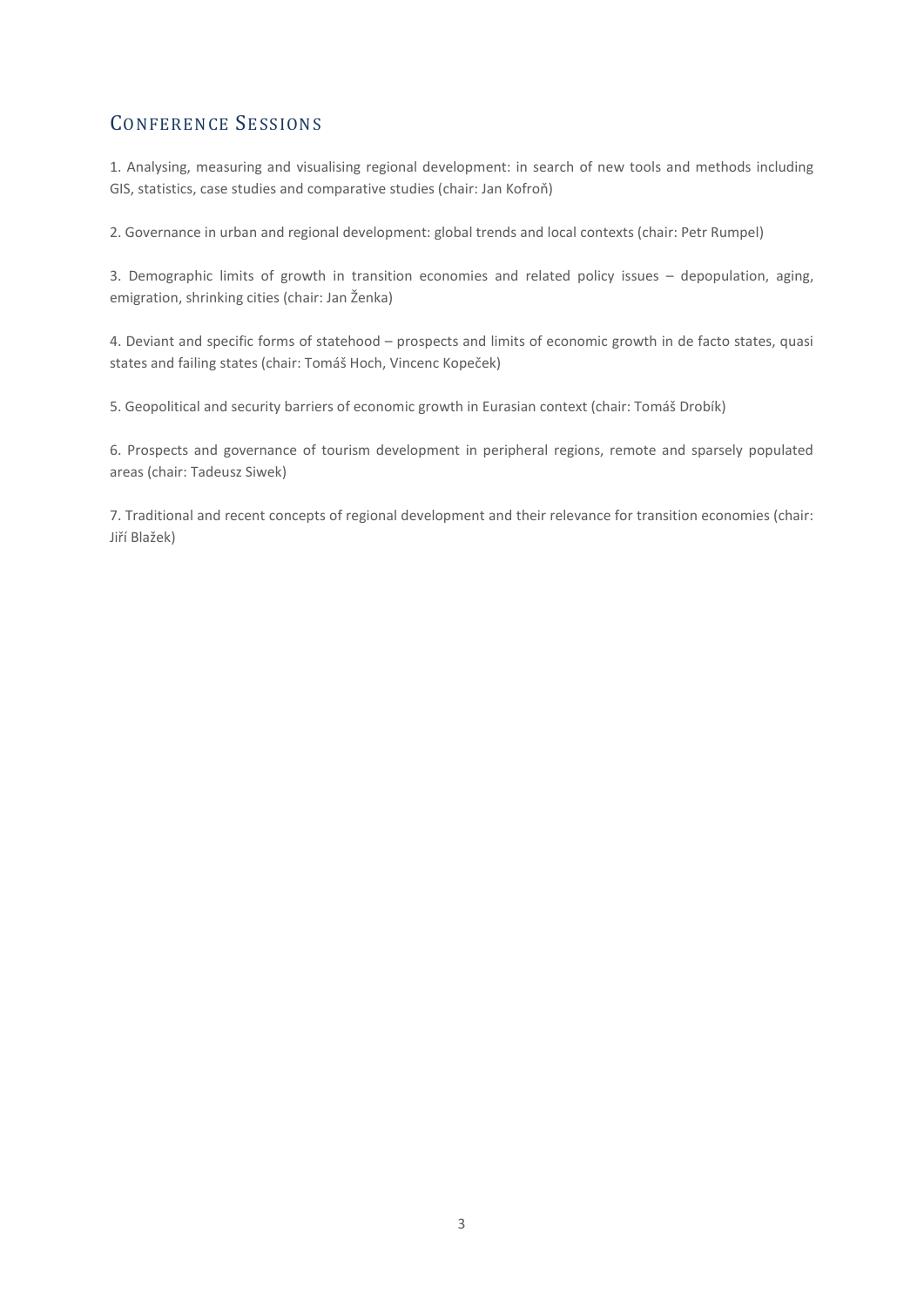## CONFERENCE PROGRAMME

### DAY 1, TUESDAY, 10 SEPTEMBER 2013

- **13:00 – 14:00 REGISTRATION (Atrium on the ground floor)**
- **14:00 – 14:15 INVITATION (Room M-427— Lecture hall) Prof. Tadeusz Siwek,** President of the Czech Geographical Society
- **14:15 – 15:15 KEYNOTE SPEAKERS (Room M-427— Lecture hall)** CHAIR: **Assoc. Prof. Petr Rumpel**, University of Ostrava, Czechia

**Hon. and Assoc. Prof. Peter Jordan,** Institute of Urban and Regional Research Vienna, Austria Globalisation versus cultural traditions and their space-related character. The example of European Integration

**Prof. Bolesław Domański,** Jagiellonian University, Cracow, Poland Industrial growth and decline in post-socialist space

**Assoc. Prof. Jiří Blažek,** Charles University in Prague, Czechia The role of public sector institutions and of leadership in regional development

- **15:15 – 15:30 COFFEE BREAK (Room M-109)**
- **15:30 – 17:00 TRADITIONAL AND RECENT CONCEPTS OF REGIONAL DEVELOPMENT AND THEIR RELEVANCE FOR TRANSITION ECONOMIES (Room M-427 — Lecture hall)** CHAIR: **Jiří Blažek**, Charles University in Prague, Czechia

**Enida Pulaj (Brakaj),** University of Vlora, Albania **Vasilika Kume,** University of Tirana, Albania The integration of Albania economy into the global markets

**Barbora Harizal, Anna Židová,** University of Presov in Presov, Slovakia Networking in regional development in terms of clusters and cluster policy

**David Marek,** Charles University in Prague, Czechia Intensity and character of science-industry links: the global production networks perspective

**Jan Ženka**, **Ondřej Slach** University of Ostrava, Czechia **Josef Novotný, Viktor Květoň** Charles University in Prague, Czechia Economic performance of small city-regions: evidence from Czechia

**Ateawung Francisca Efuetazong,** Action Centre for Rural Community Development-NGO, Buea, Cameroon The effects of traditional concept in the retardation of regional development in Cameroon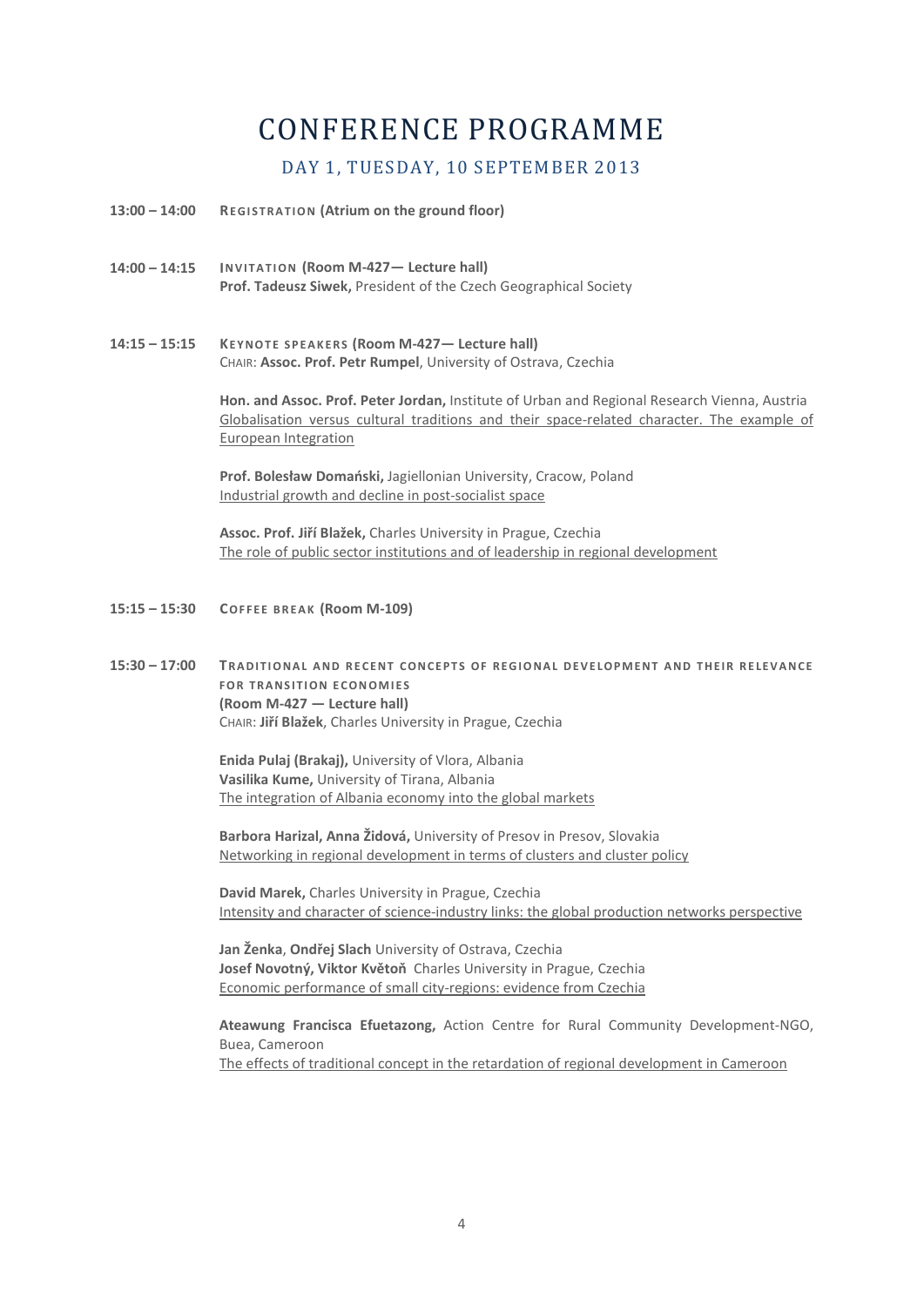#### **15:30 – 17:00 GOVERNANCE IN URBAN AND REGIONAL DEVELOPMENT: GLOBAL TRENDS AND LOCAL CONTEXTS I. (Room M-312 — Teaching room)** CHAIR: **Petr Rumpel**, University of Ostrava, Czechia

**Małgorzata Suchacka,** University of Silesia in Katowice, Poland The opportunity for the learning region in the opinion of Silesian decision makers. Sociological view on the base of empirical study.

**Blanka Marková**, University of Ostrava, Czechia Cultural Governance in the City of Pilsen

**Stela Csachová, Maroš Višňovský,** Institute of Geography, Faculty of Sciences, P. J. Šafárik University, Slovakia Reconsidering the administrative organisation of the Košice city

**Stanislav Martinát,** Institute of Geonics, Academy of Sciences of the Czech Republic **Petr Dvořák,** Institute of Geonics, Academy of Sciences of the Czech Republic Energy landscapes in the Czech Republic: local consequences of photovoltaic power plants development (case study of Chválkovice, Olomoucký Region)

**15:30 – 17:00 DEVIANT AND SPECIFIC FORMS OF STATEHOOD – PROSPECTS AND LIMITS OF ECONOMIC GROWTH IN DE FACTO S TATES , QUASI STATES AND FAI LING STATES I. (Room M-240 — Lecture hall)** CHAIR: **Vincenc Kopeček**, University of Ostrava, Czechia

> **Martin Riegl,** Charles University in Prague, Czechia Prospects and limits of economic development of quasi-states states: between organized hypocracy and private interests

**Ibrahim Alfaggy**, Institute of Diplomatic Studies, Riyadh, Saudi Arabia Factors affecting failure Arab States upraising, and obstacles for development

**Robert Ištok,** University of Ostrava, Czechia **Štefánia Nováková,** University of Presov in Presov, Slovakia Micronationalism as a phenomenon of the present

**Tomáš Hoch,** University of Ostrava, Czechia **Emil Souleimanov, Tomáš Baranec**, Charles University in Prague, Czechia Impact of internal development in the Russian Federation on the transformation of the conflict in South Ossetia

- **17:00 – 17:15 COFFEE BREAK (Room M-109)**
- **17:15 – 18:45 ANALYSING, MEASURING AND VISUAL ISING REGIONAL DEVELOPMENT: IN SEARCH OF NEW TOOLS AND METHODS INCLUDING GIS, STATISTICS , CASE STUDIES AND COMPARATIVE STUDIES (Room M-427 — Lecture hall)** CHAIR: **Jan Kofroň,** Institute of Political Studies, Charles University in Prague, Czechia

**Jan Kofroň,** Institute of Political Studies, Charles University in Prague, Czechia Hic sun leones; why geographers fear methods and how it cripples attempts at providing policy relevant research?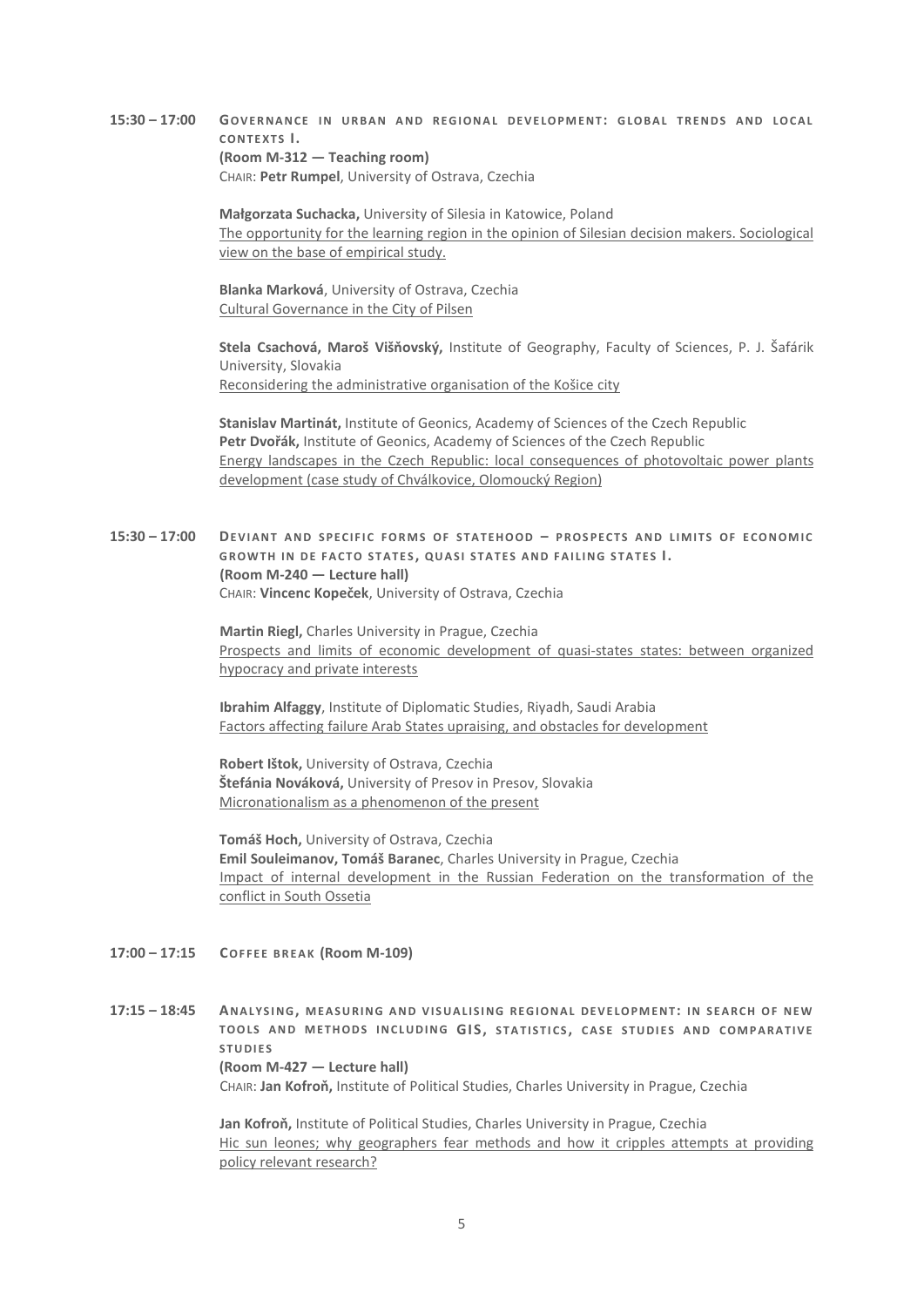**Lukasz Trembaczowski,** University of Silesia, Poland Risk asessment at the eve of crisis. Entrepreneurial risk perception on the example of Tychy

**José G Vargas-Hernández**, University Center for Economic and Managerial Sciences University of Guadalajara, Mexico **Ernesto Guerra-García**, Universidad Autónoma Indígena de México Sociointercultural evaluation for investment projects in indigenous communities Wixarikas

**Jiří Hasman, Josef Novotný,** Department of Social Geography and Regional Development, Charles University in Prague, Czechia A new look at the U. S. geography of immigration: a spatial proximity approach

**Richard Asante, Thomas Keyreme,** SSPMD, Accra, Ghana The role of geographical information system (GIS) in environmental management

#### **17:15 – 18:45 GOVERNANCE IN URBAN AND REGIONAL DEVELOPMENT: GLOBAL TRENDS AND LOCAL CONTEXTS II. (Room M-312 — Teaching room)** CHAIR: **Petr Rumpel**, University of Ostrava, Czechia

**Slavomír Bucher,** University of Presov in Presov, Slovakia **Miroslava Ištoková,** Charles University in Prague, Czechia Spatial Differentiation and Identification with the Region and Place by the Representatives of Local Elites at Slovakia

**Eduardo Henrique de Paula Cruvinel,** Universidade Federal de Minas Gerais, Brasil Brazilian guidelines and policies on tourism regionalization

**Aparna Lolayekar, Vishal Chari,** Goa University, India Financial liberalization and regional income convergence in India

**Ireneusz Jazwinski,** University of Szczecin, Poland Assumptions of Polish regional policy in the EU's financial perspective for the years 2014-2020

**17:15 – 18:45 DEVIANT AND SPECIFIC FORMS OF STATEHOOD – PROSPECTS AND LIMITS OF ECONOMIC GROWTH IN DE FACTO S TATES , QUASI STATES AND FAI LING STATES II. (Room M-240 — Lecture hall)** CHAIR: **Tomáš Hoch**, University of Ostrava, Czechia

> **Libor Jelen,** Charles University in Prague, Czechia Comparative analysis of selected de facto states: the economic and geopolitical consequences

**Bogdan Stefanachi**, Alexandru Ioan Cuza University of Iaşi, Romania Globalization and Human Security – Statehood Transformed

**Vincenc Kopeček,** University of Ostrava, Czechia How to capture a state? The case of Azerbaijan

**Tomáš Drobík, Monika Šumberová, Eva Tenzin, Přemysl Mácha,** University of Ostrava, Czechia

PROTECTOR X: MIL-SIM as an interactive participant geopolitical event of failed state of Afghanistan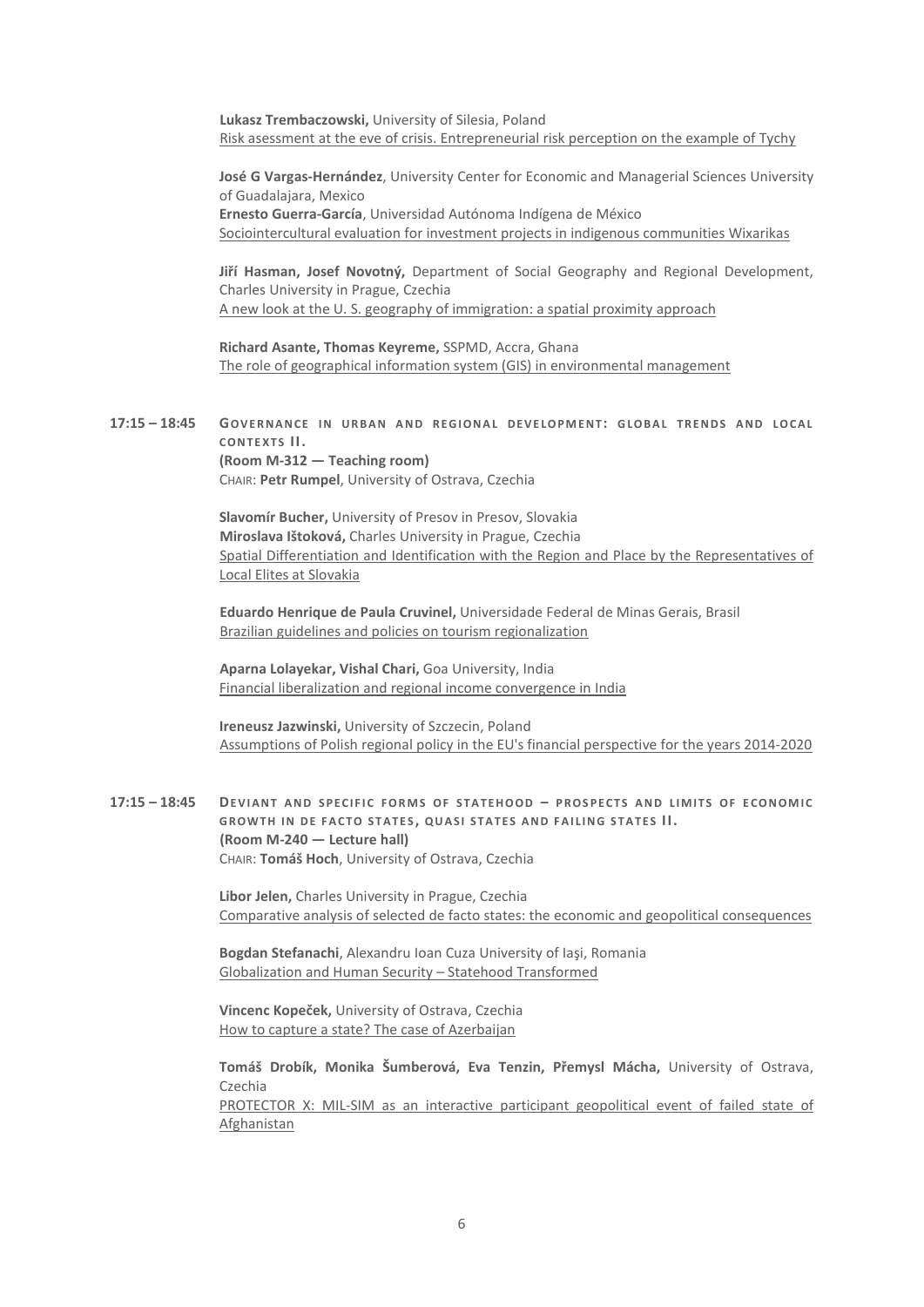**18:45 – 19:30 MEETING OF THE SECTION OF SOCIO-ECONOMIC GEOGRAPHY OF THE CZECH GEOGRAPHICAL SOCIETY (Room M-312 — Teaching room)** CHAIR: **Tadeusz Siwek,** President of the Czech Geographical Society

**20:00 – 24:00 WELCOME RECEPTION (Restaurant V.R.Levský)**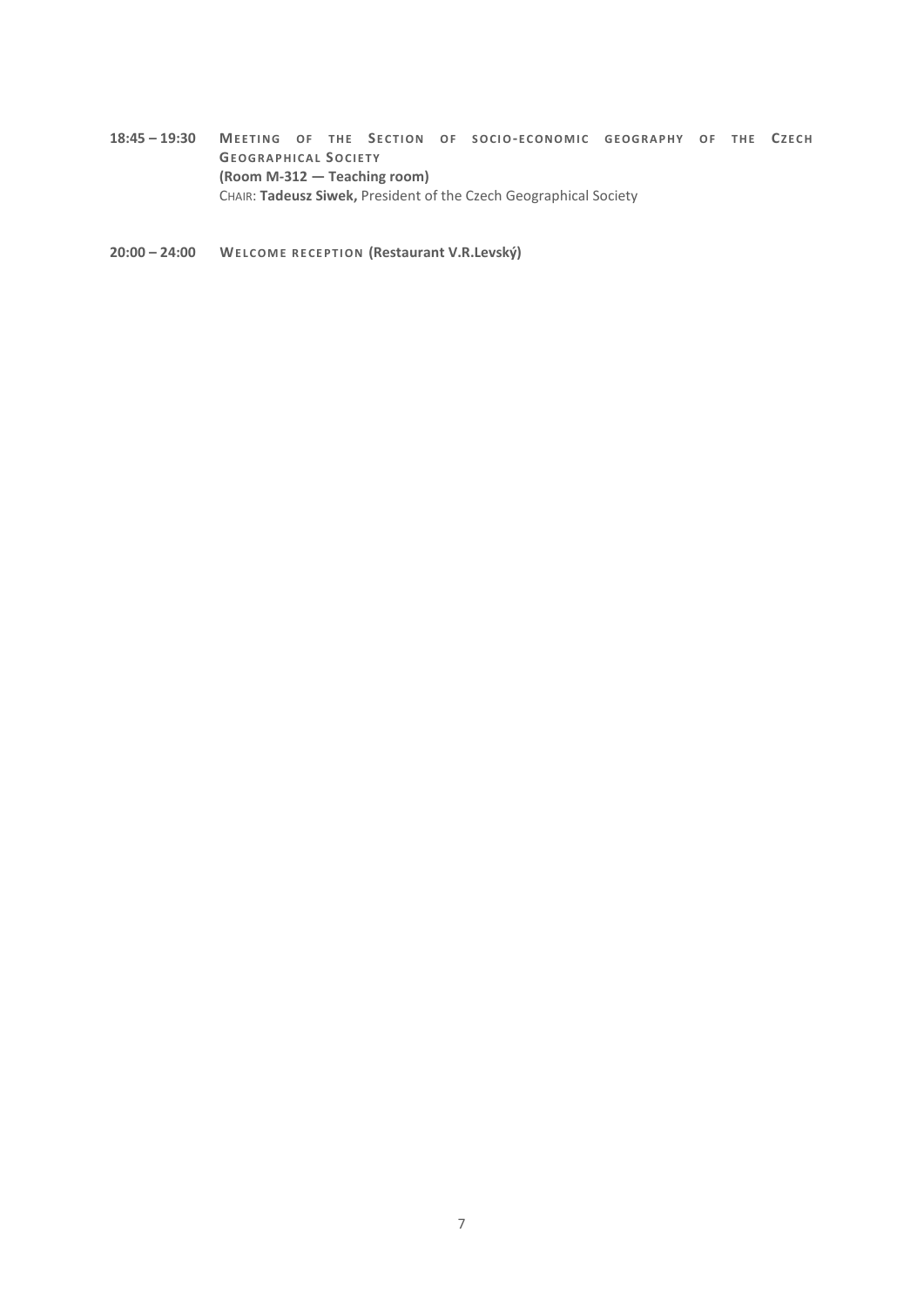## CONFERENCE PROGRAMME

## DAY 2, WEDNESDAY, 11 SEPTEMBER 2013

**9:00 – 10:30 DEMOGRAPHIC LIMITS OF GROWTH IN TRANSITION ECONOMIES AND RELATED POLICY ISSUES – DEPOPULATION, AGING, EMIGRATION, SHRINKING CITIES (Room M-427 — Lecture hall)** CHAIR: **David Novák**, University of Ostrava, Czechia

> **Grzegorz Libor,** University of Silesia in Katowice, Poland **Jolanta Gałuszka,** University of Economics in Katowice, Poland Fiscal policy in the service of family on the example of Poland

**Ivan Šotkovský,** VŠB-Technical University of Ostrava, Czechia Regional disparities of the ageing process in Czech Republic after 1990

**Elzbieta Grzelak-Kostulska, Beata Hołowiecka,** Nicolaus Copernicus University, Torun, Poland Healthy Life Years in the population of selected European countries - territorial differences

#### **9:00 – 10:30 GOVERNANCE IN URBAN AND REGIONAL DEVELOPMENT: GLOBAL TRENDS AND LOCAL CONTEXTS III. (Room M-312 — Teaching room)** CHAIR: **Petr Rumpel**, University of Ostrava, Czechia

**Stanislav Martinát,** School of Business Administration in Karviná, Silesian University in Opava **Petr Dvořák,** Institute of Geonics, Academy of Sciences of the Czech Republic Approaches and ways to support renewable energies in EU countries: application of Energy Strategy for Europe (2020) and its consequences

**Miroslava Ištoková,** Charles University in Prague, Czechia Economic liberalization and regional disparities in developing countries: case study of Cuba

**Waldemar Cudny**, Universty of Lodz, Poland **Pavol Korec,** Comenius University in Bratislava, Slovakia The use of unconventional gas resources and the development of global energy market

**Jan Záhořík**, University of West Bohemia in Pilsen, Czechia Unequal regional development in Ethiopia: coping with economic boom, poverty, and landgrabbing

**9:00 – 10:30 GEOPOLITICAL AND SECURITY BARRIERS OF ECONOMIC GROWTH IN EURASIAN CONTEXT** CHAIR: **Tomáš Drobík**, University of Ostrava, Czechia **(Room M-240 — Lecture hall)**

> **Lukáš Laš**, University of Ostrava, Czechia **Juka Aukia,** Centre for East Asian Studies, Turku, Finland Asia Pacific Era Regionalism: A Review and Critique of the Arguments

**Evrim Eken,** St. Petersburg State University, Russia The Political Role and Power of Gazprom in Eurasia: A policy-maker or role-taker?

**Roman Szul,** University of Warsaw, Poland European (Dis)Integration. Geopolitical Challenges to Central-Eastern Europe in 2013